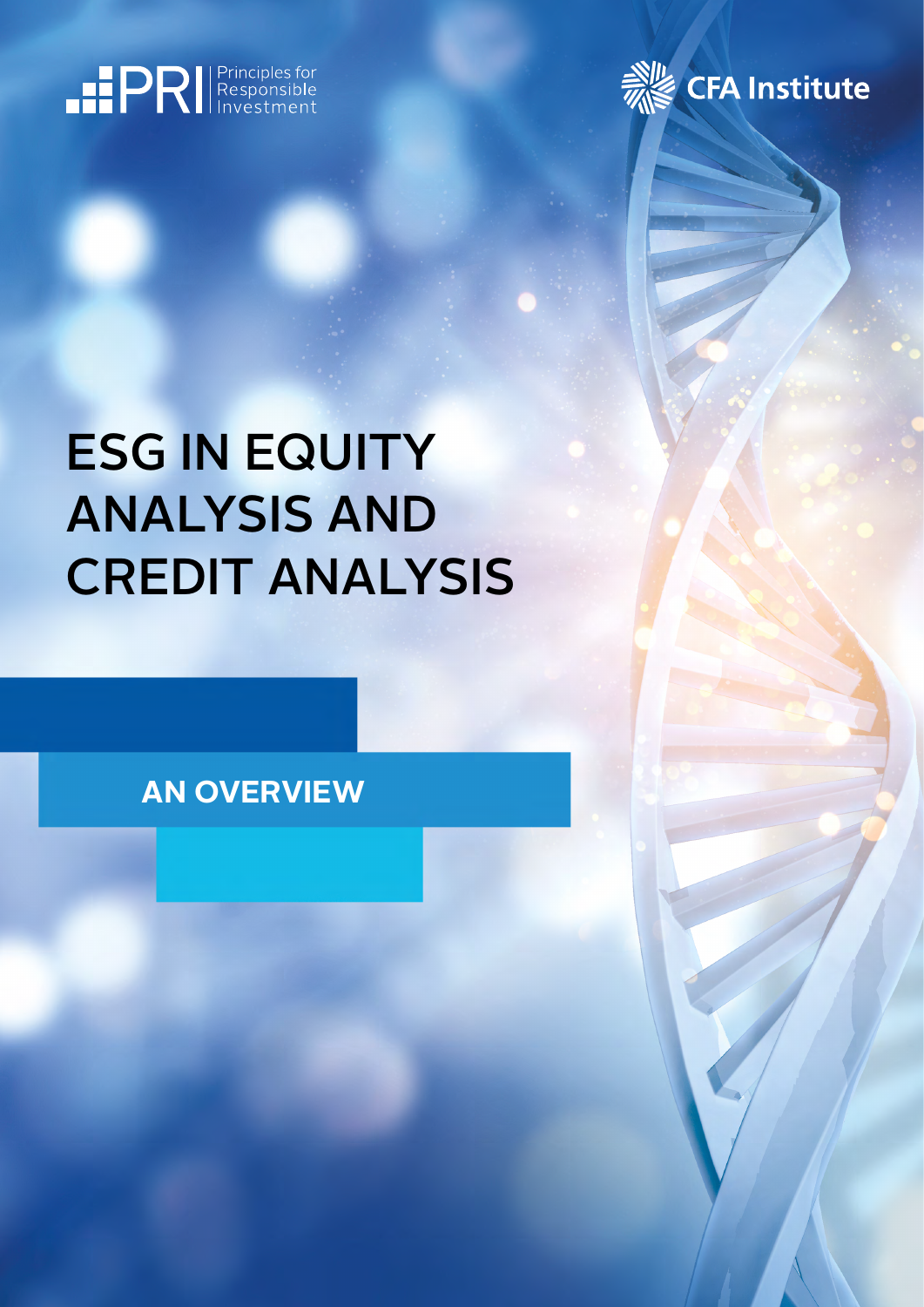# ESG INTEGRATION EXPLAINED: AN ALPHA-GENERATING AND RISK-REDUCING TOOL

The term "ESG integration" is often used when talking about ESG investing. Practitioners new to ESG investing are sometimes uncertain what ESG integration is and how it is performed—so much so that they may not realize they are already performing integration techniques informally.

One definition of ESG integration is "the explicit and systematic inclusion of ESG issues in investment analysis and investment decisions." Put another way, ESG integration is the analysis of all material factors in investment analysis and investment decisions, including environmental, social, and governance (ESG) factors.

What does that mean? It means that leading practitioners are:

- analyzing financial information and ESG information;
- identifying material financial factors and ESG factors;
- assessing the potential impact of material financial factors and ESG factors on economic, country, sector, and company performance; and
- making investment decisions that include considerations of all material factors, including ESG factors

What does that *not* mean? It does not mean that:

- certain sectors, countries, and companies are prohibited from investing;
- traditional financial factors are ignored (e.g., interest risk is still a significant part of credit analysis);
- every ESG issue for every company/issuer must be assessed and valued;
- every investment decision is affected by ESG issues:
- major changes to your investment process are necessary; and, finally and most importantly,
- portfolio returns are sacrificed to perform ESG integration techniques.

A key component of ESG integration is lowering risk and/ or generating returns. Many investors have turned to ESG factors as another way to spot and attempt to avoid risk in an individual company or sector. Practitioners can also use ESG data to look for investment opportunities. For example, some practitioners analyze automotive companies to see how they are reacting to trends in car electrification and factor this assessment into their revenue forecasts. Another example is practitioners who invest in companies with strong ESG management that are likely to outperform in the long run.

Another key component of ESG integration is materiality. ESG integration involves integrating only the material ESG issues that are considered highly likely to affect corporate performance and investment performance:

- If ESG issues are considered material, an assessment of their impact is carried out.
- If ESG issues are analyzed and found not to be material, an assessment is not carried out.

The assessment of materiality requires an understanding of the top ESG issues affecting a particular country or sector. Practitioners collate ESG information from various sources—company reports, filings and websites, the internet, ESG research providers, and so on—to determine the most material ESG issues per company or sector. They then refer to and assess the list of material ESG issues for each investment, periodically reviewing the list for changes in material ESG issues.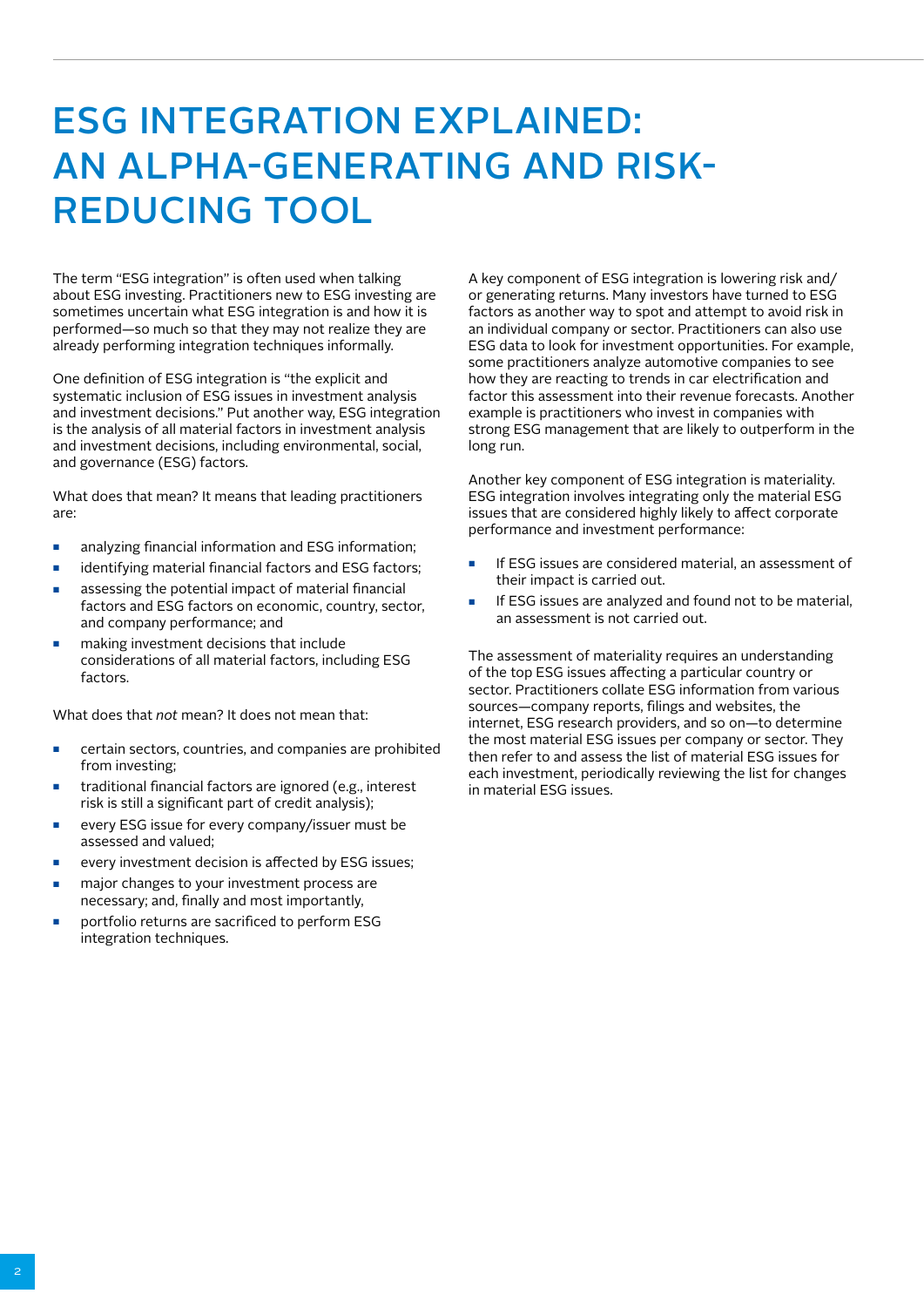### **Figure 1: SASB Table of Material ESG Issues**

|                                       |                                                 | <b>AIRLINES</b> | <b>TELECOMMUNICATIONS</b> | <b>ELECTRIC</b><br><b>UTILITIES</b> |
|---------------------------------------|-------------------------------------------------|-----------------|---------------------------|-------------------------------------|
| Environment                           | <b>GHG</b> emissions                            |                 |                           |                                     |
|                                       | Air quality                                     |                 |                           |                                     |
|                                       | Energy management                               |                 |                           |                                     |
|                                       | Fuel management                                 |                 |                           |                                     |
|                                       | Water and wastewater management                 |                 |                           |                                     |
|                                       | Waste and hazardous materials<br>management     |                 |                           | See example                         |
|                                       | <b>Biodiversity impacts</b>                     |                 |                           |                                     |
|                                       | Human rights and community relations            |                 |                           |                                     |
|                                       | Access and affordability                        |                 |                           |                                     |
| Social Capital                        | Customer welfare                                |                 |                           |                                     |
|                                       | Data security and customer privacy              |                 |                           |                                     |
|                                       | Fair disclosure and labeling                    |                 |                           |                                     |
|                                       | Fair marketing and advertising                  |                 |                           |                                     |
|                                       | Labor relations                                 |                 |                           |                                     |
|                                       | Fair labor practices                            |                 |                           |                                     |
| Human Capital                         | Employee health, safety, and well-being         |                 |                           |                                     |
|                                       | Diversity and inclusion                         |                 |                           |                                     |
|                                       | Compensation and benefits                       |                 |                           |                                     |
|                                       | Recruitment, development, and<br>retention      |                 |                           |                                     |
|                                       | Life-cycle impacts of products and<br>services  |                 |                           |                                     |
|                                       | Innovation                                      |                 |                           |                                     |
| <b>Business Model</b><br>& Innovation | Product packaging                               |                 |                           |                                     |
|                                       | Product quality and safety                      |                 |                           |                                     |
|                                       | Systemic risk management                        |                 |                           |                                     |
|                                       | Accident and safety management                  |                 |                           |                                     |
| Leadership &<br>Governance            | Business ethics and transparency of<br>payments |                 |                           |                                     |
|                                       | Competitive behavior                            |                 |                           |                                     |
|                                       | Regulatory capture and political<br>influence   |                 |                           |                                     |
|                                       | Materials sourcing                              |                 |                           |                                     |
|                                       | Supply chain management                         |                 |                           |                                     |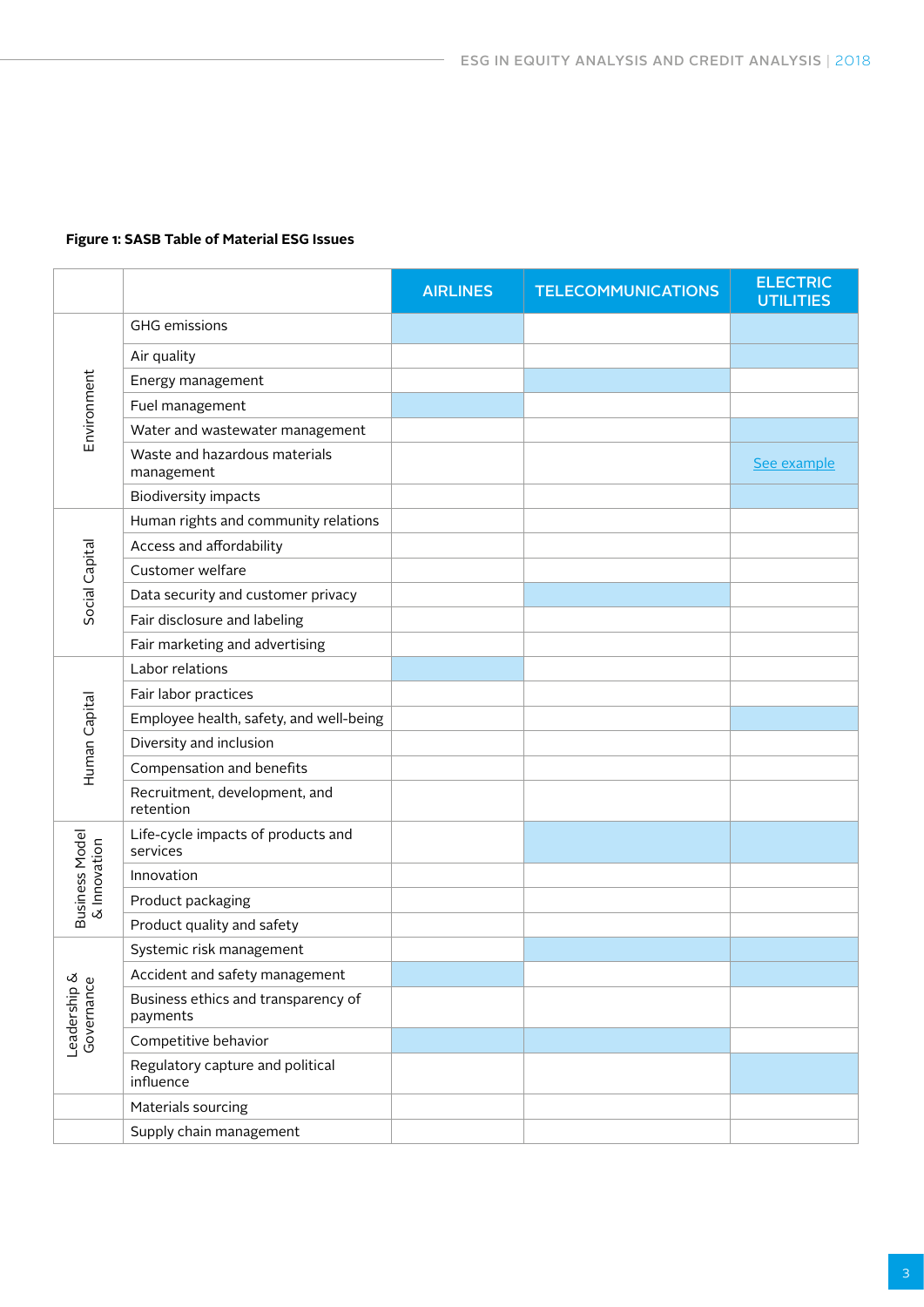#### <span id="page-3-0"></span>**Figure 1: SASB Table of Material ESG Issues**

| <b>Electric Utilities</b>                | Prev   Next<br>$1$ of $2$     |                           |  |  |  |
|------------------------------------------|-------------------------------|---------------------------|--|--|--|
| Waste and hazardous materials management | Prev   Next<br>$4$ of 10      |                           |  |  |  |
| Disclosure Topic: Coal Ash Management    |                               |                           |  |  |  |
| Evidence of Materiality                  |                               |                           |  |  |  |
| Interest - High                          | Financial Impact - Medium     | Forward Impact - Yes      |  |  |  |
| HM Score: 75%                            | ☑ Revenue/Cost                | □ Probability / Magnitude |  |  |  |
| IWG Score: 86%                           | $\boxtimes$ Asset/Liabilities | $\square$ Externalities   |  |  |  |
|                                          | $\Box$ Cost of Capital        |                           |  |  |  |

- IF0101-08: Amount of coal combustion residuals (CCR) generated, percentage recycled
- IF0101-09: Total number of coal combustion residual (CCR) impoundments and number by EPA Hazard Potential Classification, broken down by EPA structural integrity assessment

This table is extracted from the SASB Materiality Map™, an interactive tool that highlights ESG issues likely to be material across all industries. Three industries are included in this table, as well as an example of how financial impacts are characterized for an ESG issue in the electric utilities industry and the relevant performance metrics for this issue.

Created by the Sustainability Accounting Standards Board (SASB), the SASB Materiality Map identifies and compares ESG issues likely to be material across industries. The SASB maintains provisional standards for 79 industries and is overseeing the codification of the standards (expected in Q1 2018). The standards are designed to improve the effectiveness and comparability of corporate disclosures regarding ESG factors on an industry-specific basis. Institutional investors are actively engaged through the SASB Investor Advisory Group and the SASB Alliance and are providing input throughout the standards development process.

© 2017. Reprinted with permission from The SASB Foundation. All rights reserved.

ESG integration is a useful complement to practitioners' current investment process and practices. The main change to practitioners' investment process and practices is the sourcing and analyzing of ESG information. As mentioned earlier, major changes to investment analysis and valuation models are not necessary, although some investors develop new valuation models to include ESG information. Others feed ESG information into their existing models.

ESG issues predominantly affect equity analysis and credit analysis through qualitative analysis. But investors are increasingly quantifying and integrating ESG factors into their company/issuer valuations.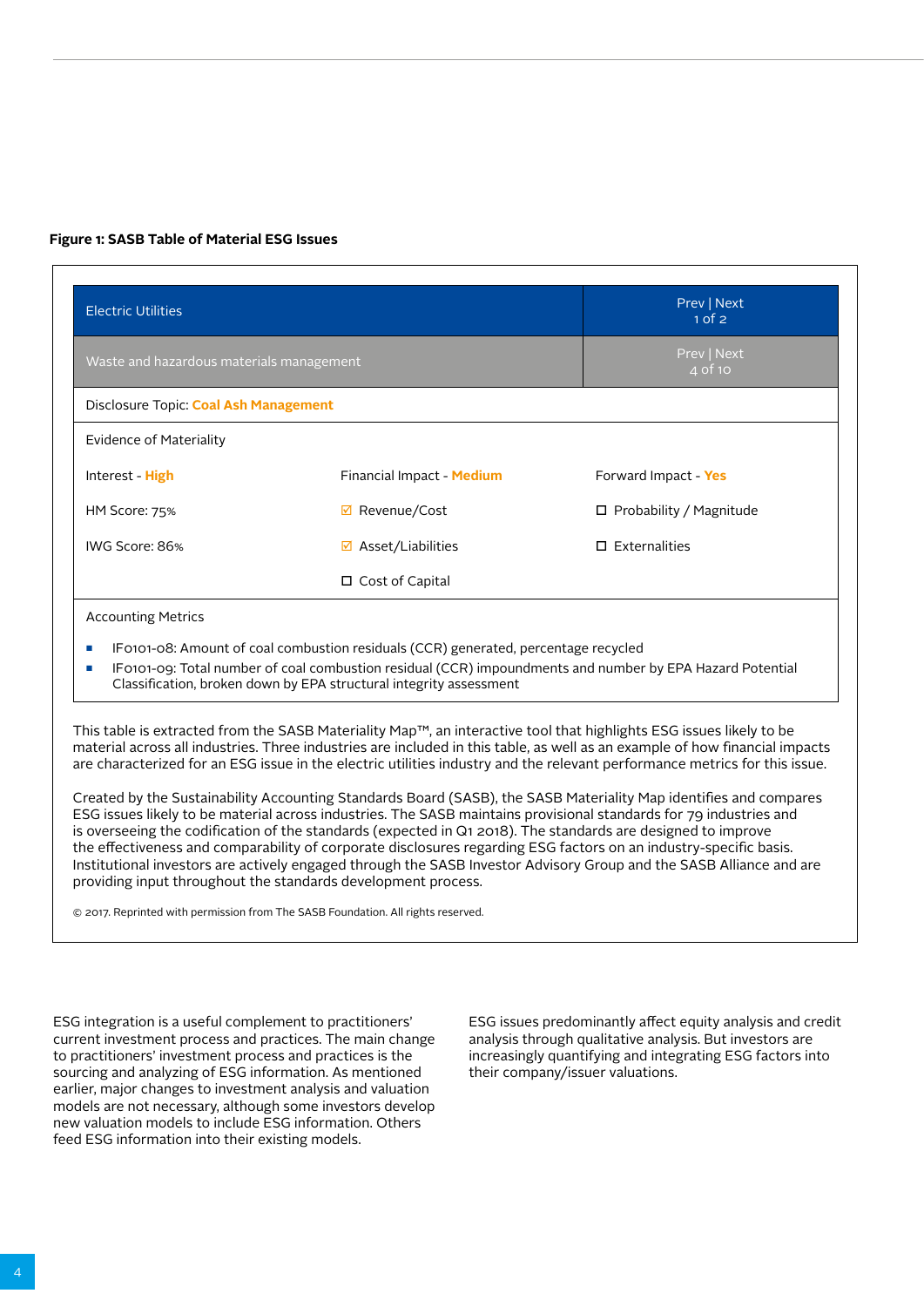# QUANTIFYING ESG ISSUES

# IN EQUITY ANALYSIS

ESG factors are being quantified through a range of integration techniques.

Both buy-side fundamental investors and sell-side brokers integrate ESG factors, together with all other material factors, into their absolute valuation models. They indicate their views on the impact of ESG factors and traditional financial factors on company valuations by making adjustments to future revenue growth rates, future operating costs, future capital expenditures, discount rates, and terminal value.

Managers of systematic strategies adjust their portfolio construction models to include ESG factors alongside other factors, such as value, size, momentum, growth, and volatility. They feed ESG data and ratings into their models, which can result in managers' adjusting the weights of securities up or down—including all the way to zero.

#### Case Study: Buy-Side Investor (LionTrust Investments)

#### IMPACT OF ESG INVESTMENT OPPORTUNITIES ON REVENUE FORECASTS

Portfolio managers and analysts at LionTrust Investments believed that the exposure of a food company's ingredients-and-flavors division to trends in healthier eating would result in volumes growing at an average rate of 5%. As a result of integrating these social factors, as well as other investment drivers, the top-line revenue forecast was approximately 150 bps above the consensus estimates.

### Case Study: Sell-Side Analyst (Kepler-Cheuvreux)

### IMPACT OF ESG RISKS AND OPPORTUNITIES ON FOOD & BEVERAGE COMPANIES

| <b>Company</b>                                                                                                   | Type of Risk/<br><b>Opportunity</b>                          | <b>Risk/Opportunity</b><br><b>Characteristics</b>                                                                                                       | <b>Integration Technique/Variable</b>                                                                                                                                                                                |
|------------------------------------------------------------------------------------------------------------------|--------------------------------------------------------------|---------------------------------------------------------------------------------------------------------------------------------------------------------|----------------------------------------------------------------------------------------------------------------------------------------------------------------------------------------------------------------------|
| ABF, exposed to<br>unhealthy food<br>trends through its<br>grocery business                                      | Shift in customer<br>preferences and<br>demand               | Already ongoing<br>trend with long-term<br>implications; severity and<br>probability known and<br>significant                                           | Revenue growth rates for the specific<br>cash flows (DCF model) and terminal<br>growth rate to reflect long-term<br>exposure                                                                                         |
| Coca-Cola European<br>Partners, exposed<br>to sugar taxes being<br>passed in several<br>jurisdictions            | Shift in regulations<br>(sugar tax)                          | Known event and known<br>tax levels that will<br>materialize through a<br>shock at a specific point<br>in time and increased<br>volatility              | Modeled through cost implications in<br>the specific cash flows (DCF model),<br>taking into account product portfolio,<br>geographic exposure, demand<br>elasticity, pricing power, and cross-<br>product elasticity |
| Benchmark, exposed<br>to weather variability<br>and its impact on<br>artemia production                          | Market risk through<br>the sourcing of raw<br>materials      | Unknown timing but<br>potential severity and<br>impact known, based on<br>past weather events                                                           | Modeled through growth rates<br>for revenue and an increase in the<br>discount rate to capture the relatively<br>high-risk profile with unknown timing                                                               |
| Monsanto,<br>exposed to several<br>reputational and<br>litigation risks linked<br>to GMOs                        | Multiple                                                     | Risks that are hard to<br>quantity and predict in<br>terms of probability and<br>timing; more of an overall<br>"sentiment"                              | Modeled through the discount rate<br>used in Monsanto-BASF takeover<br>valuation                                                                                                                                     |
| Small- and mid-caps<br>in food & beverage<br>supply chain, with<br>risks of employing<br>undocumented<br>workers | Regulatory risk and<br>sentiment-driven<br>reputational risk | Risks that are hard<br>to predict in terms of<br>probability and timing;<br>driven by both sentiment<br>and law enforcement in<br>political environment | Cost elements that consider legal<br>liability, staff replacement, loss of<br>production, and contract losses-all<br>estimated with respect to potential<br>impact on net income                                     |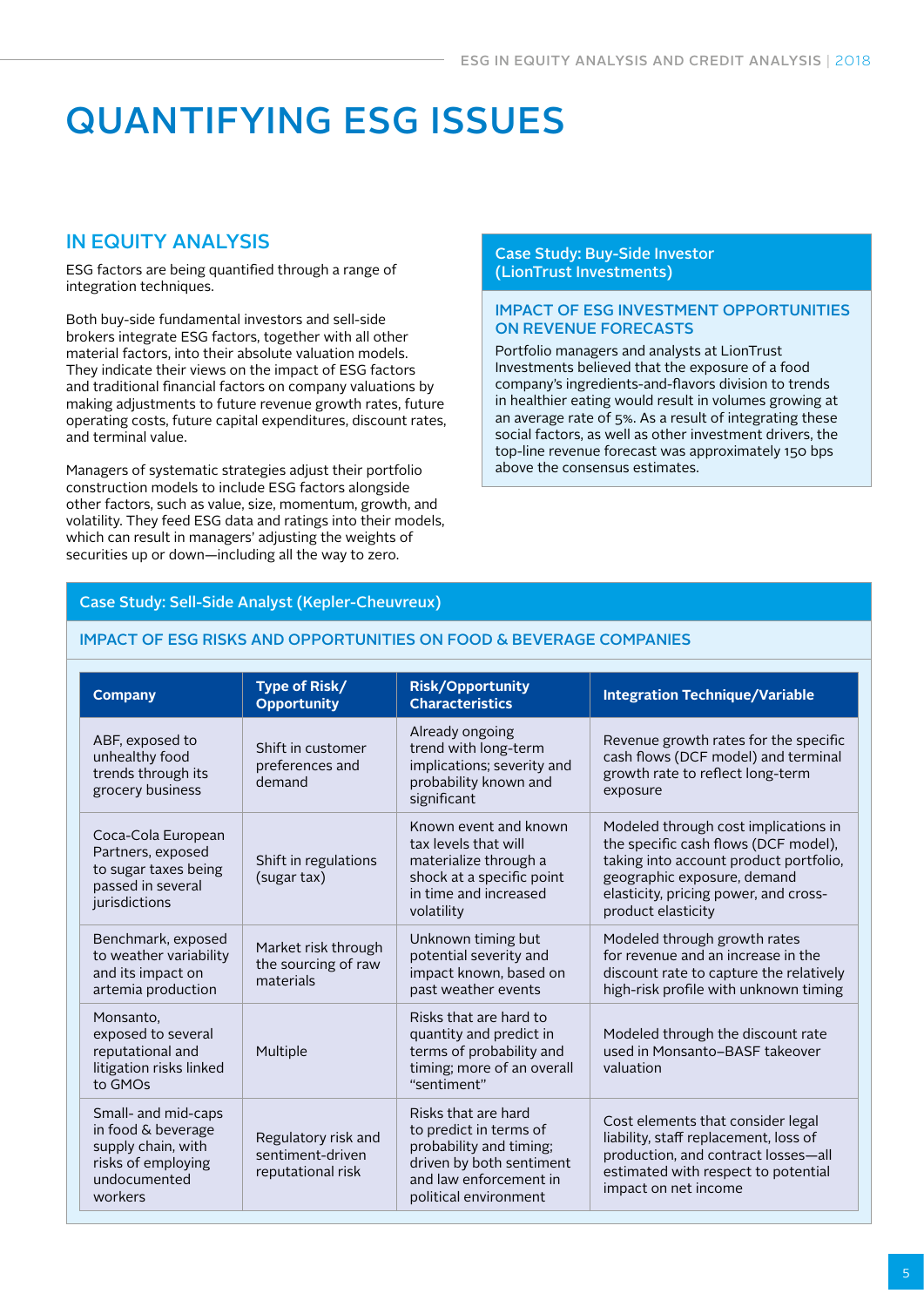Case Study: Buy-Side Systematic Investor (Wells Fargo Asset Management–Analytic Investors)

#### IMPACT OF ESG INVESTMENT RISK ON PORTFOLIO WEIGHTINGS

In an analysis of the health care company Baxter International, portfolio managers on the Analytic Investors team used fundamental and statistical models to calculate a low fundamental risk for the company. Depending on how volatility is measured, its risk was approximately 20% lower than that of the average stock. The portfolio managers also discovered that Baxter International has encountered numerous product safety issues. Although the balance sheet and income statement make the company seem a low risk that warrants a position size of 3%, the weak ESG evaluations resulted in the models shrinking the maximum allowable position size to 1.9%.

## IN CREDIT ANALYSIS

In fixed income, a key application of ESG data is to inform the analysis of issuer creditworthiness. Investors analyze ESG risks, together with financial and business risks, in their credit selection process. ESG issues, such as corruption and climate change, are assessed for their potential impact on macro factors that affect an issuer's ability to repay its debt.

Because of the long-term nature of ESG risks, combining ESG information with fundamental analysis particularly complements buy-and-hold strategies, with their concerns about bond liquidity and issuers' strategic and business risks. But ESG information is also being analyzed by portfolio managers of active strategies to inform their investment decisions. Active investment strategies that try to maximize the income or capital (price) appreciation of bonds assess ESG risks on the basis of their impact on financial performance.

#### Case Study: Insight Investment

#### ESG RISKS IN ASSESSMENT OF ISSUER'S ABILITY TO REPAY ITS DEBT IN BUY-AND-HOLD AND ACTIVE **STRATEGIES**

Insight Investment's credit selection process considers ESG risks alongside financial and business risks. Its analysts

- review a company's financial risk by examining various factors, including its earnings, balance sheet structure, future cash flow forecasts, debt burden, and credit metrics; and
- score key business risks using a checklist of "land mine risks"—factors that could lead to a sudden deterioration of credit quality and that may not be readily apparent from the company's financial performance. These factors include liquidity risk, regulatory risk, event risk, the risk of a leveraged buyout, and ESG factors.

Using this analysis, Insight Investment's analysts assign internal credit ratings and a trend indicator to each company they cover, providing portfolio managers with opinions on the creditworthiness of borrowers and bond issuers. The relative market pricing of an issuer's securities in relation to its perceived risk is an important part of Insight's investment analysis.

| A Selection of Insight Investment's Fixed-Income Analysts' ESG Comments (2016)                                                                                                                                                                                                                                                                                                           | <b>Investment</b><br><b>Recommendation</b>                         |
|------------------------------------------------------------------------------------------------------------------------------------------------------------------------------------------------------------------------------------------------------------------------------------------------------------------------------------------------------------------------------------------|--------------------------------------------------------------------|
| "[We are reducing performance expectations for the company] as many of the bonds                                                                                                                                                                                                                                                                                                         | Active accounts: Sell                                              |
| are looking fully valued after outperforming, and headline risk is picking up around                                                                                                                                                                                                                                                                                                     | Buy and hold: Hold                                                 |
| the ongoing [judicial] investigations." [Industrial]                                                                                                                                                                                                                                                                                                                                     | CDS: Hold                                                          |
| "[The company] has a [bad] overall score The poor social score is driven by product<br>safety and quality concerns—and exposure to corruption and instability due to its<br>significant emerging-market exposure. The company has recently experienced<br>several product recalls. These are a further reasons supporting the [bad internal<br>credit] rating." [Consumer, non-cyclical] | Active accounts: Avoid<br>Buy and hold: Not suitable<br>CDS: Short |
| "What happened at [the company] was bad, and management (and the board) lacked                                                                                                                                                                                                                                                                                                           | Active accounts: Buy                                               |
| crisis management skills. This has destroyed a lot of the franchise value, but not                                                                                                                                                                                                                                                                                                       | Buy and hold: Yes                                                  |
| enough to materially hurt its creditworthiness from here." [Financial]                                                                                                                                                                                                                                                                                                                   | <b>CDS: Not Applicable</b>                                         |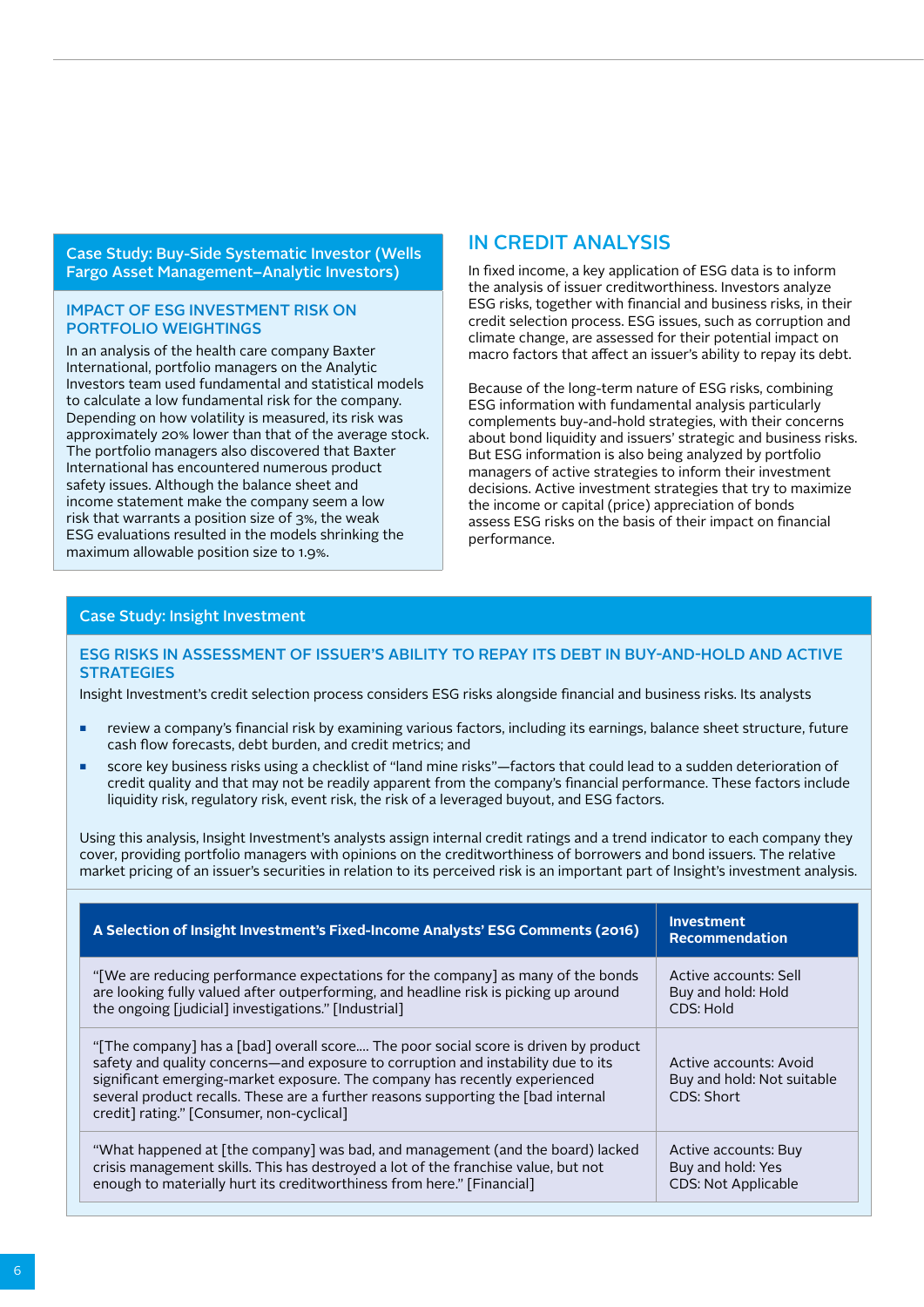#### Case Study: PIMCO

#### IMPACT OF ESG RISKS ON ISSUER'S ABILITY TO REPAY ITS DEBT

PIMCO's ESG assessments are considered in relation to financial performance. A portfolio manager may decide to switch between two companies on the basis of their ESG-relative values—companies with similar risk profiles that trade at comparable spread levels. This figure depicts how this process works in practice—with potential investments falling into four quadrants, each with an associated action.

**Figure 2: ESG-Relative Valuation. Source: PIMCO**



In addition to assessing an issuer's *ability* to repay its debt, investors are using ESG information to assess an issuer's *willingness* to repay, particularly in sovereign debt analysis. Governance factors, such as institutional strength and political risks, can affect a sovereign's ability and willingness to repay its debt on time. For example, Union Investment considers corruption a key indicator of sovereign credit strength in fundamental evaluations because of the strong correlations between corruption and number of sovereign defaults<sup>,</sup>

See https://institutional.union-investment.at/dms/institutional-com\_EN/Download/studies/Corruption\_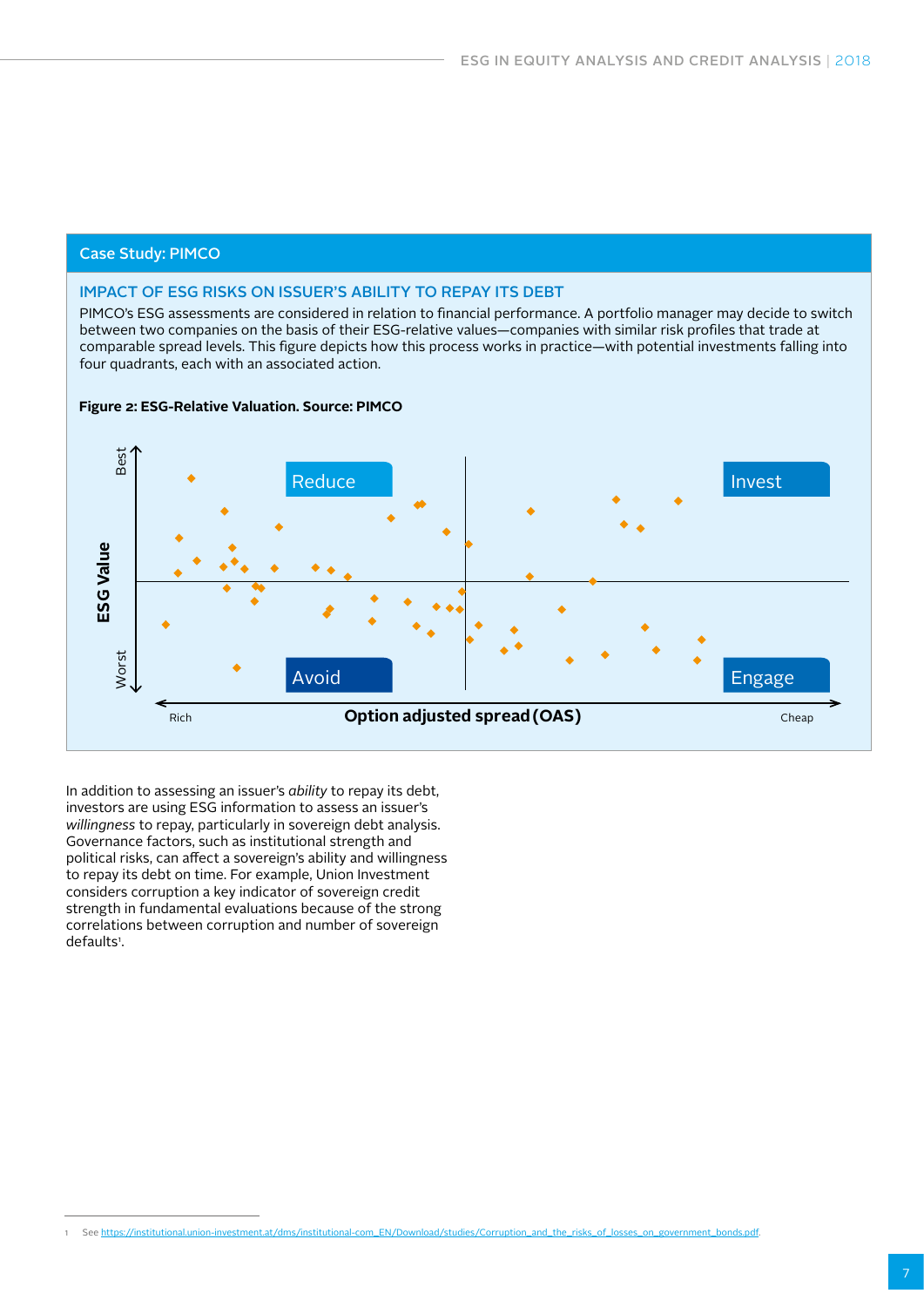#### Case Study: CalPERS

#### IMPACT OF ESG RISKS ON ISSUER'S WILLINGNESS TO REPAY ITS DEBT

CalPERS conducts a credit analysis that evaluates both quantitative and qualitative factors:

- Quantitative factors include economic indicators to assess the country's ability to pay back and service its debt.
- Qualitative analysis is used to assess the country's willingness to meet creditor obligations. Willingness to repay debt is measured by many metrics, including policy continuity, governance, voice and accountability, freedom of the press, labor rights, the rule of law, judicial system's effectiveness and efficiency, women's rights, GINI indicator, corruption indicator, ease of doing business, freedom of association, human rights, human development index, and freedom of religion.

#### Case Study: Robeco

#### IMPACT OF ESG INVESTMENT RISK ON PORTFOLIO WEIGHTINGS

Robeco analysts integrate ESG factors into their sovereign investment process via the RobecoSAM Country Sustainability Ranking, which evaluates 62 countries on such ESG data as policies on greenhouse gas emissions, human rights, and corruption as well as investments in, for example, innovation, labor market unrest, and aging policy. By considering not only a country's score but also any changes in its ranking—and sometimes by investing in countries instead of avoiding them—Robeco can profit from investing in countries where improvements occur. This approach leads to better results than obtainable by waiting until such efforts lift the country to the level of "best in class."

For example, because the Brazilian economy had been engulfed by a deep recession, with the country's political climate polarized by corruption and the impeachment of its president, Robeco's emerging-debt strategy was modestly underweight Brazilian government bonds in the second half of 2015 and early 2016. In Q2 2016, Brazil's political risk score improved from its low in March, with much of the negative news already reflected in the prices of Brazilian bonds. Since then, Robeco has not been underweight Brazilian bonds.

#### CREDITS:

Authors: Matt Orsagh, CFA (CFA Institute); Justin Sloggett, CFA (PRI); Anna Georgieva (PRI) Editor: Bristol Voss (CFA Institute) Design: Alessandro Boaretto (PRI)